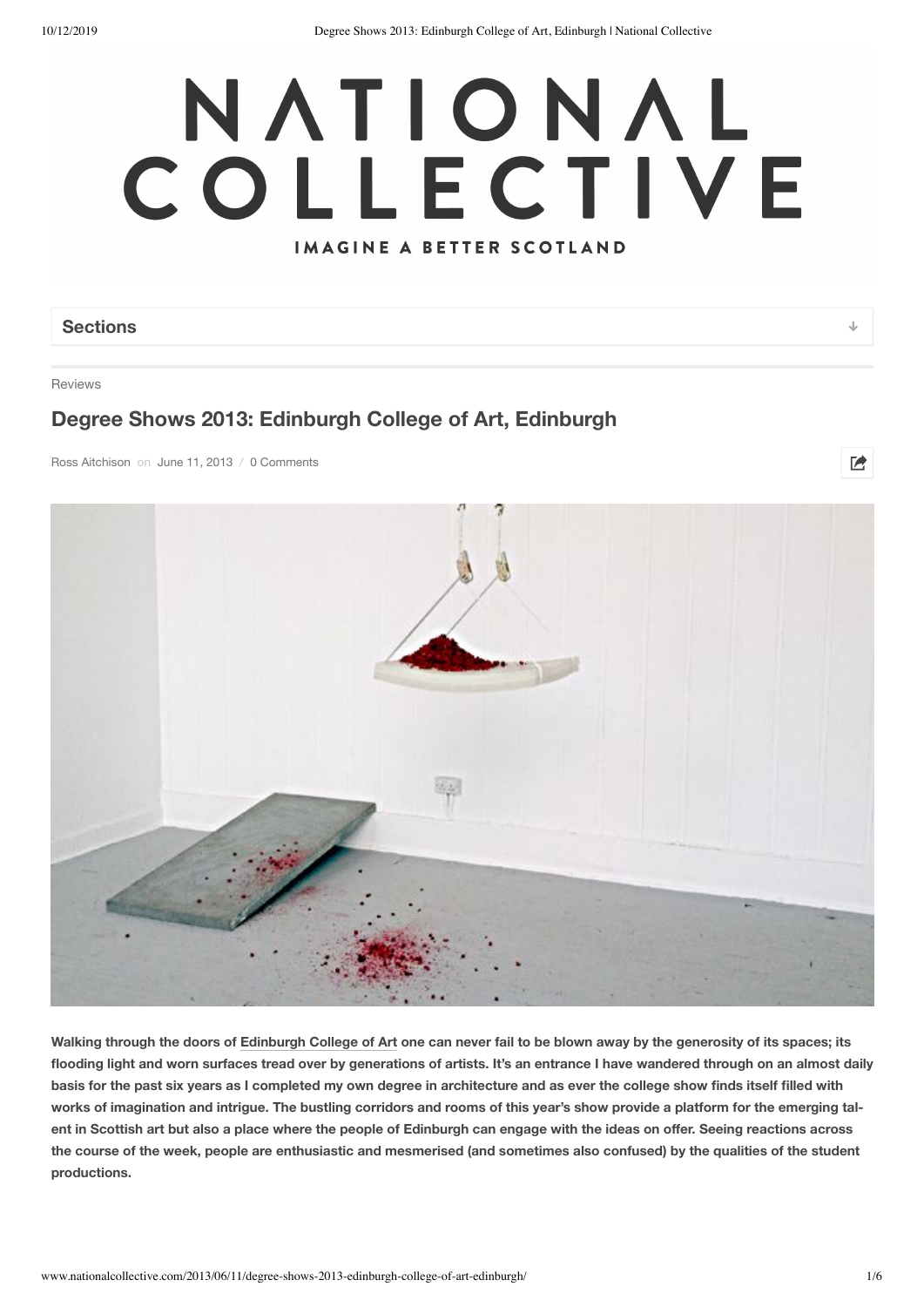

The unique Intermedia department provides a space for students to respond inventively to changing contemporary art practice. Looking at how an artist fits into the challenging experience of a world of visual stimuli we find the quiet and thought-provoking work of Sarah Boulton. Stating an enjoyment in art which we don't fully see, Boulton has pinned a single A4 sheet of paper to the gallery wall title 'A Little Faith'. Within it we are invited into a poetic story of the artist exploring an interaction with space and sound. Here we find an artist who is fully committed to storytelling and the power of imagination.

A colleague in Intermedia equally adept at storytelling is Emma Finn. Viewing her work, a film distorting any sense of reality, one can't help but be captured by the soft, endearing voice of the narrator. A story unfolds through the voice of an Irish postman that makes us question how much is real and how much is imagined. There is a craft to the cartoon-like expression of the film and its almost two-dimensional characters.

Within the graduates of painting we find another artist capable of distorting our perception of reality. Niall Stevenson's careful studies of the surface of ground across Edinburgh become art pieces in the gallery. A careful and documented series of studies lead the artist to create casts of parts of our city that go unnoticed. Drain covers, rough stone and cobble. Their beautiful re-creation within the gallery gives the viewer the sense that these objects have been physically lifted from the city. Colleagues Kate McAllan, who produces work of haunting beauty and eloquent silence, and 'Poster Girls', Louise Kernaghan and Ellen Wilson, who produce bold prints for unusual spaces (Adshell and Urban Outfitters to name two) are also worth noting.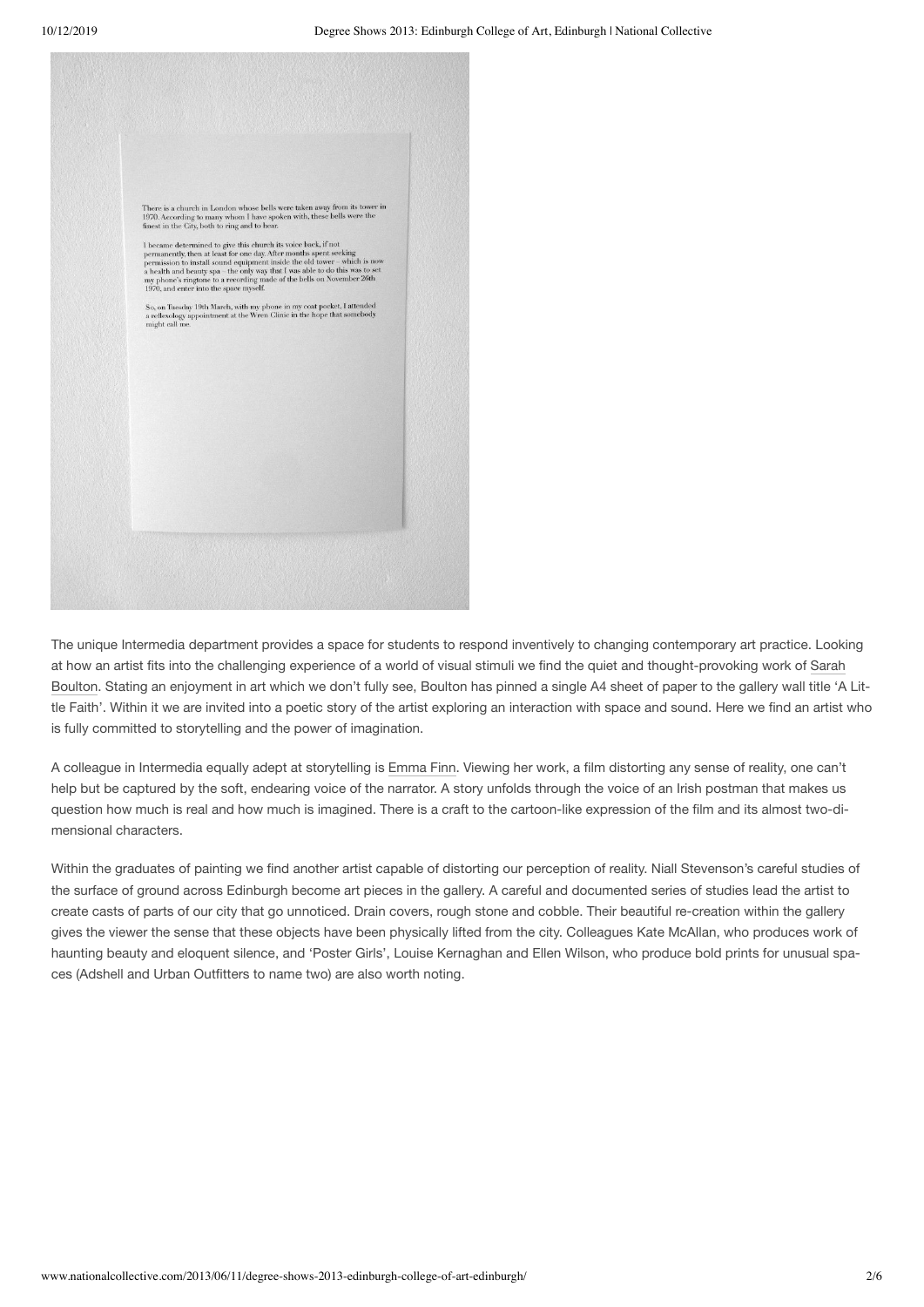

Beyond, it is the work of a group of sculptors who steal much of the attention. Within their studio space we are invited to listen to short interviews with the artists who discuss the narrative to their investigations. A welcome addition to the show, these help to frame the motives behind what we see and clarify the meaning in much of the work.



The students benefit from being able to make investigations into differing topics, artistic and social. Rebecca L. Ashworth asks us to en‐ ter a conversation with scale, a giant pink fork and football sized peas dominate the gallery space. In the same room Sam Phillips shares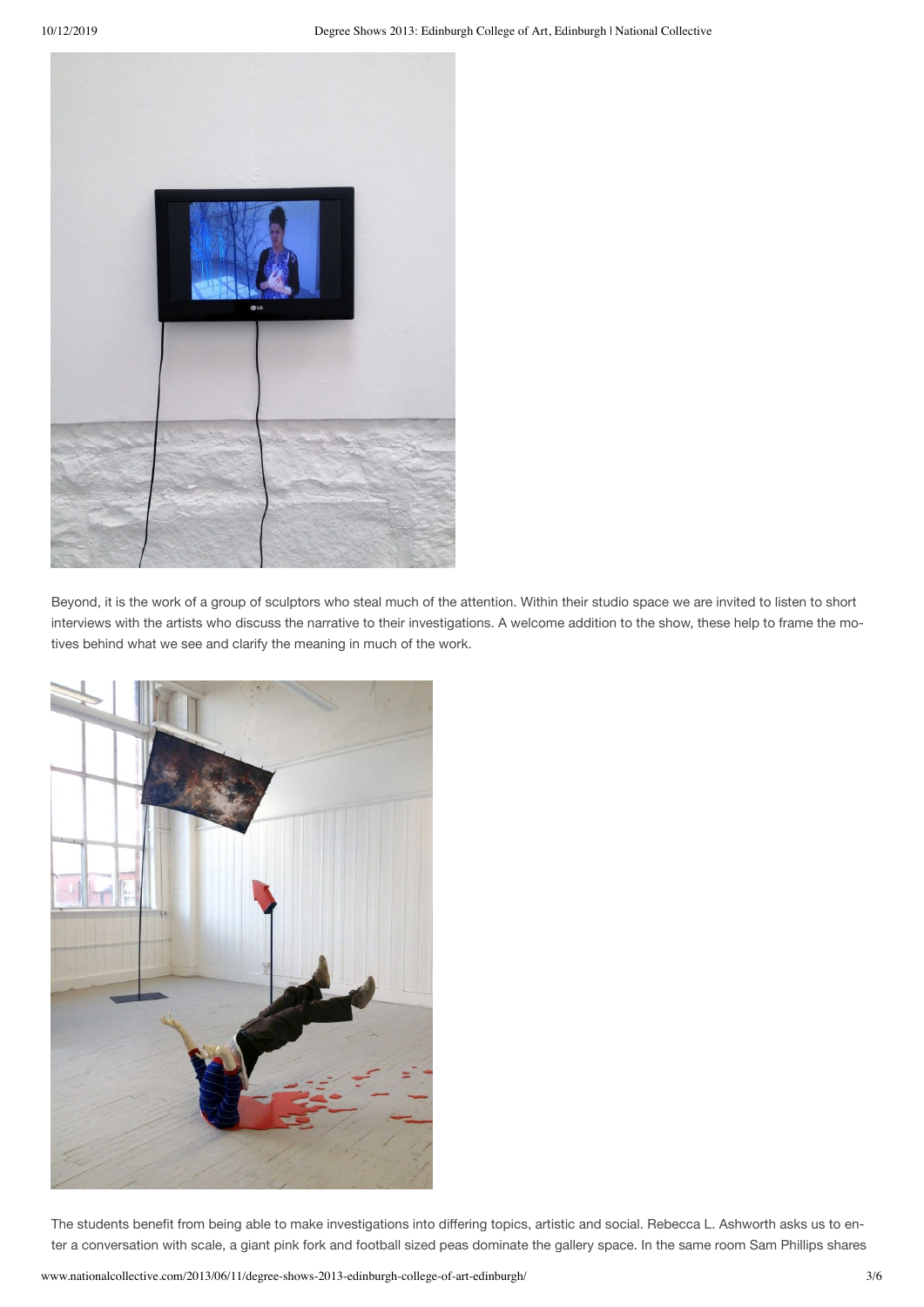### 10/12/2019 Degree Shows 2013: Edinburgh College of Art, Edinburgh | National Collective

his own conversation about his sexuality, a timely discussion as the people of the Scotland look at the future of LGBT rights. Dennis J. Reinmuller looks at contemporary ideologies with works as diverse and interesting as, 'Player 1' a torso embedded head first in the studio floor complete with cartoon blood marks of polished metal, 'Galaxy, 2013' a floating canopy of stars, and 'The exorcism of Joseph Beuys' a film of bizarre acts committed by yellow faced characters.



A standout of the show is the beautiful investigations of Brodie Sim. Taking us through a conversation, sculpting intangible emotions into tangible objects through the manipulation of material and its inherent formal qualities. Slabs of wax are cast with some impregnated with elements of beeswax. The subtle changing of colour of these slabs and their soft bending under the strain of hanging are evocative of an artist at one with her landscape and material. Colour, form and emotion merge into the material and emerge in the senses of the viewer.

Sim's work is truly beautiful and is perhaps a strong indicator for the school as a whole. Powerful sensibilities are felt in all areas of the old institution and in a new post-merger era this place has much yet to explore.

# **For further information: http://www.degreeshow.eca.ed.ac.uk/2013/**

# **Ross Aitchison National Collective**



# **About Ross Aitchison**

Ross Aitchison is a Part II Architectural Assistant based in Edinburgh and a graduate of Edinburgh College of Art, originally from Aberdeenshire. He is a national organiser for National Collective.

View all posts by Ross Aitchison →